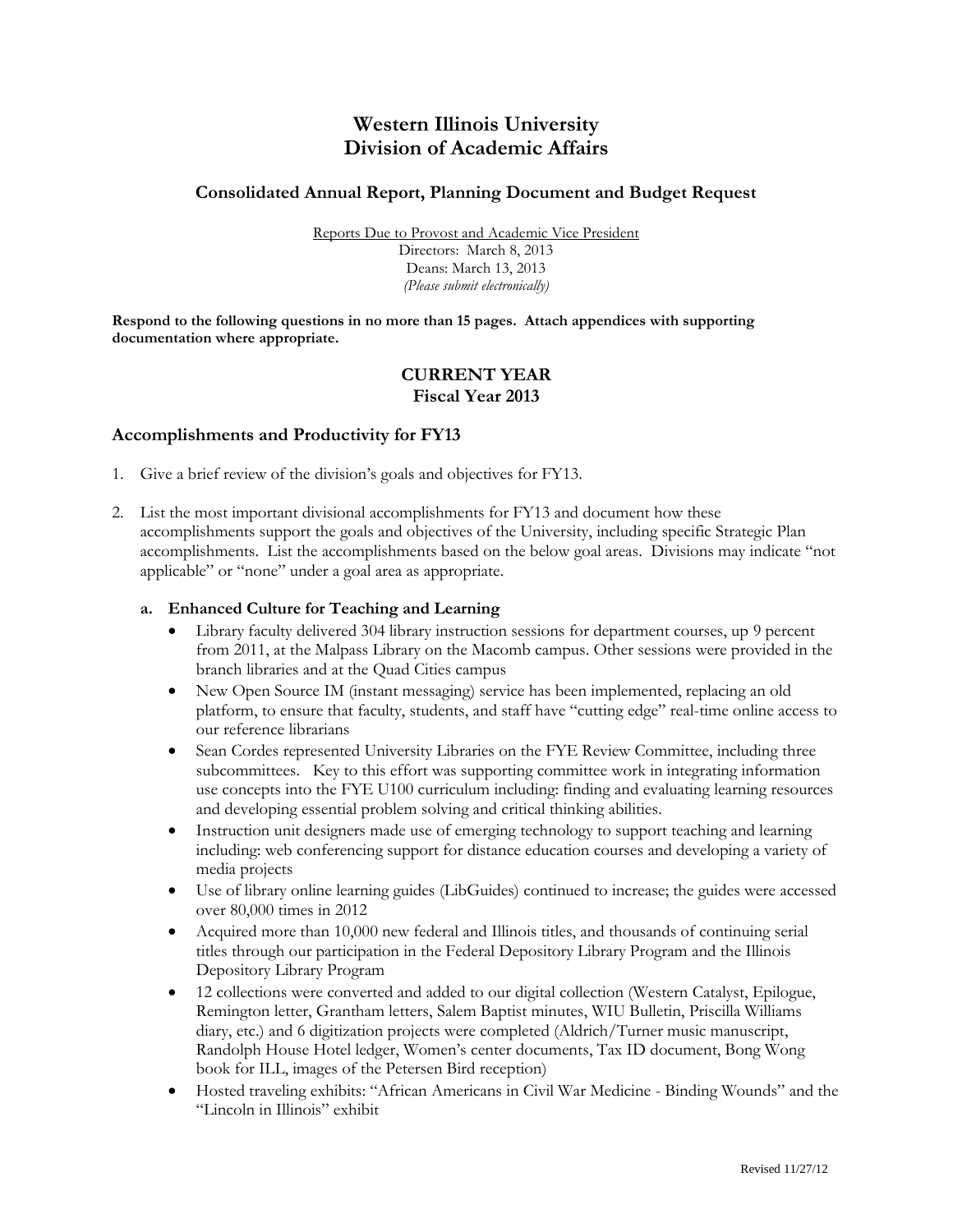# **b. Fiscal Responsibility and Accountability**

- Continued to cooperate with CARLI for many tasks such as the purchase of more electronic resources, management of the computer infrastructure and maintenance of the online catalog
- Cataloged JSTOR electronic journals and added PURLS to improve access and use of electronic resources
- Reached 60 percent of our campaign goal
- Fully staffed the expanding hours of operation while ensuring compliance with, and consistency of, library and university policies and practices; hours were further extended for midterms and finals
- Assessment (self-study) of library support for three academic program accreditations and five academic program reviews were carried out according to the institutional schedule
- Personnel: employed 56 undergraduate and 6 graduate students; hired 2 faculty members and 5 civil service employees (due to 3 retirements and 1 resignation); 2 successful audits for civil service staff
- Personnel development: departmental cross-training is ongoing; library staff development seminars are provided as well as access to consortium webinars
- Staff development: two trips  $(5/9/12, 8/7/12)$  to the QC Library and Riverfront Campus for staff members who work with the QC staff; John Hallwas' "Celebrating a Century of Excellence, 1912-2012" DVD was shown to staff on 10/31/12
- Established the Library Student Advisory Group to improve library services for students
- Held fundraising event at donor's residence (Mel and Judy Kerr) and raised over \$2,900 for mostly the nursing program materials
- $\bullet$  Held the first ever Malpass Mini Golf event in the Malpass Library (11/3/12) with close to 200 people attending, raising \$2358.71 for the Atrium Society
- Created a library cookbook, compiled recipes from current and retired library staff

# **c. Focus on Statewide Public Agenda and Performance Funding Initiatives**

- Responsibilities for university records management were transferred to University Libraries
- Added the University Writing Center to the Malpass Library
- Held a grand opening of the Patent and Trademark Resource Center (9/13/12); WIU is one of only two sites in Illinois
- For the second year University Libraries has increased its program offerings. Our programming tends to fill the community need for adult programming and is predominately attended by community members, especially ones that take place in the evenings
- Created and implemented the Art & Self Perception series of programs showcasing faculty, staff and students' artwork as perceptions of themselves (37 programs to run throughout the 2013 academic year)
- Hosted our fifth annual Banned and Determined celebration of ALA Banned Books Week. Readers at this year's event featured a junior high school student and a member of the sociology faculty in addition to librarians. The guide and game created can be found at <http://wiu.libraries.com/bannedbooks>
- Hosted the annual WIU Authors' Reception which highlights the talents and research at WIU. This year 442 citations were gathered to augment an expanding database of the university's scholarly and creative activities
- Hosted the following receptions: "Birds, Birds, Birds" sculpture reception, Civil War book discussion series reception, WIU Authors' reception, Nielsen Collection Celebration, Atrium Society Gardener Donor reception
- Provided 4 listening party programs and 13 other lunchtime discussions on various topics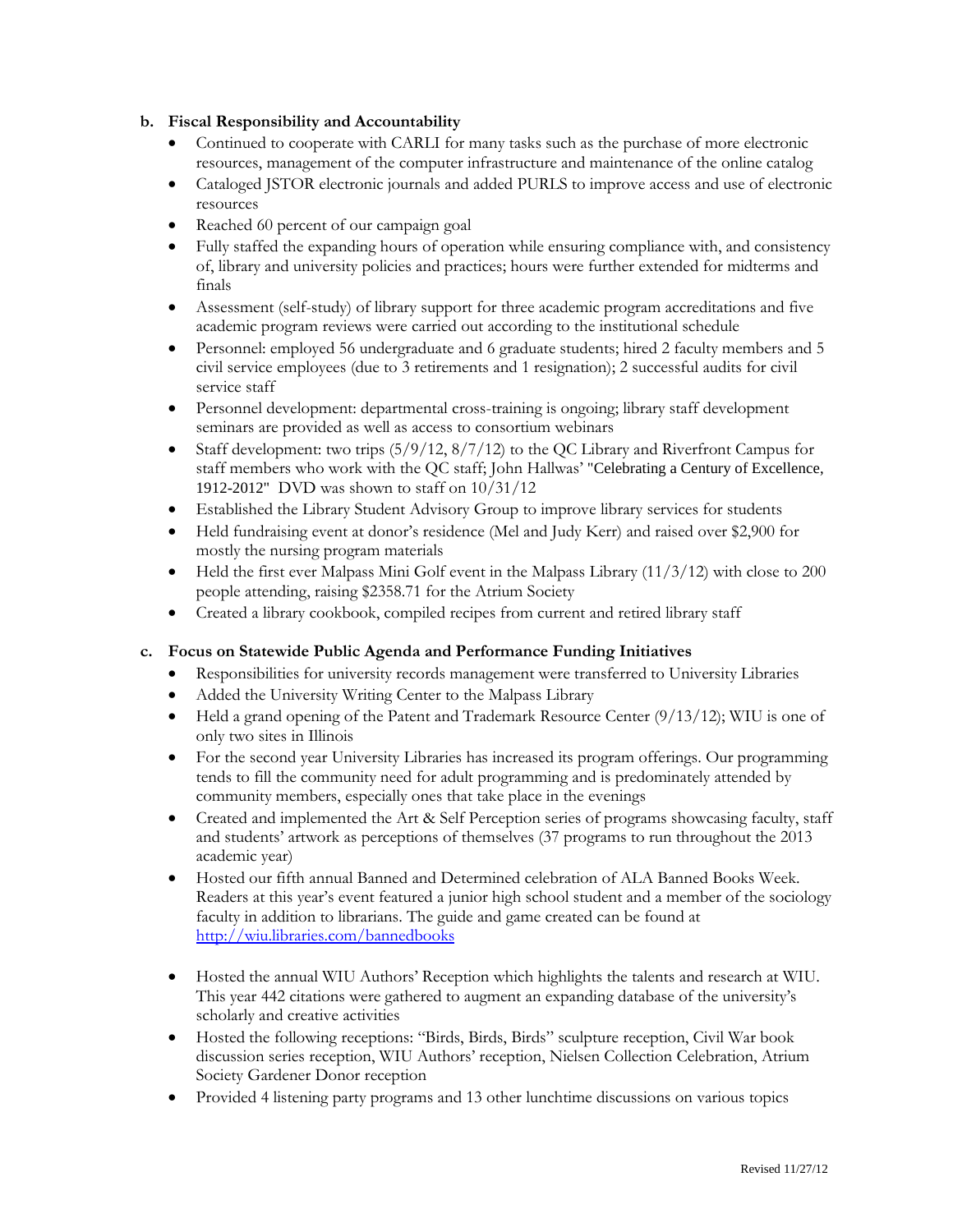# **d. Facilities Enhancement and Deferred Maintenance**

 Building updates: replaced retaining walls at the east and west entrances, recovered chairs on the  $3<sup>rd</sup>$  floor, in collaboration with uTech renovated the Digital Commons area on the 1<sup>st</sup> floor

### **e. Technology Enhancement**

- Purchased access to a virtual Linux server for the following: Open Source Archon (Archival Information Database) system to enhance access to University Archives and Library Special Collections; implement new WordPress blogs and Drupal to enhance communication and student services. Forthcoming is a portal that streams WIU music recitals
- Created a new branch website for our Quad Cities Campus <http://www.wiu.edu/qc/library/>
- Converted the interlibrary loan server ILLiad to a virtual server and now have it running in the uTech virtual environment
- Involved in the completion of the Digial Commons renovation which included testing and production roll out of the Papercut print management server and the new scan station. Printing costs are now covered by Student Activities Fees and not the Library's Operation Funds.
- Updated computers in the second floor classroom and recycled the old machines to other areas as needed; updated all public computer areas to Windows 7
- Expanded checkout items to include iPads, digital voice recorders, and new video cameras
- Added additional wireless access points to improve access for our students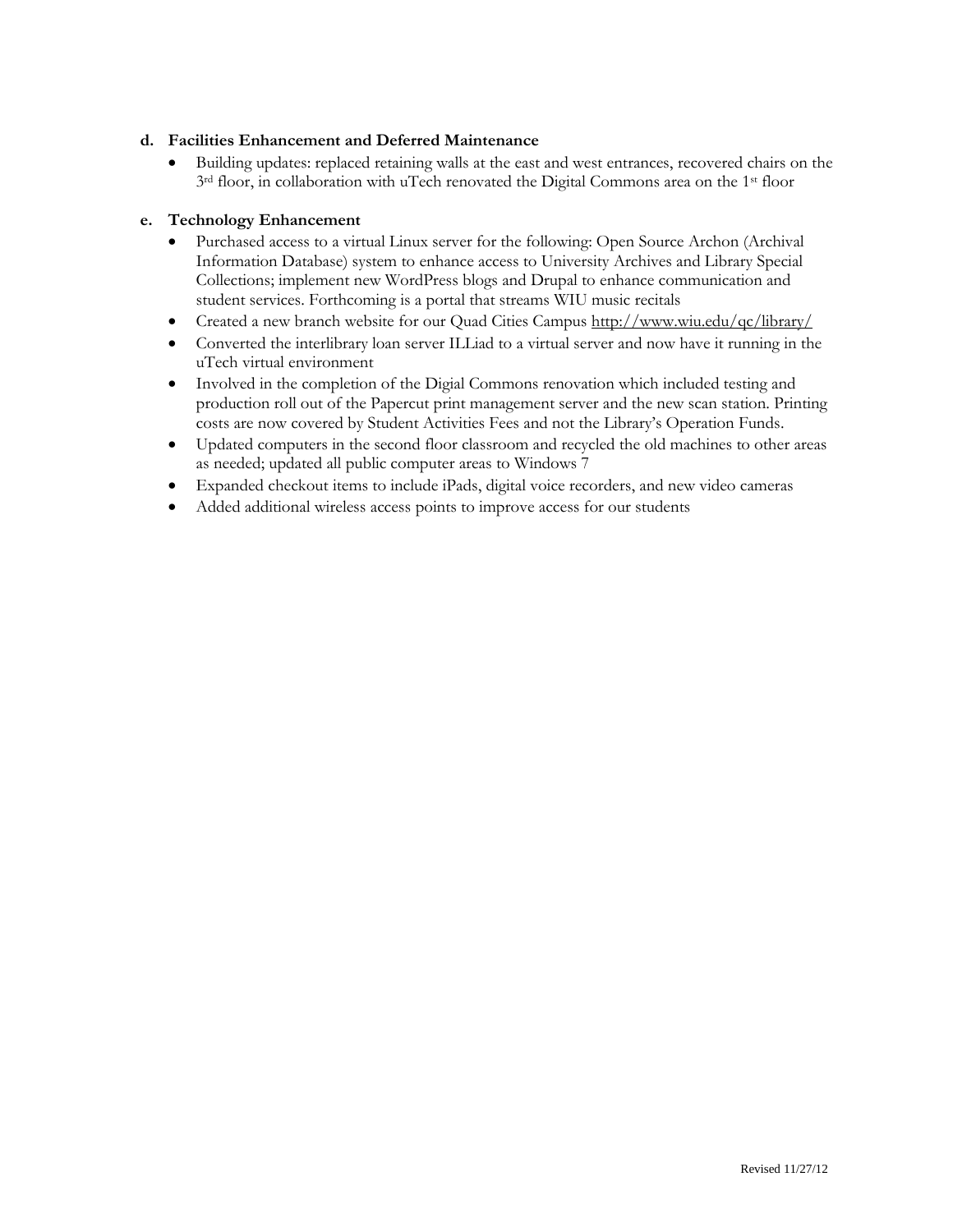| <b>Service Function</b>           | 2000                               | 2011              | 2012        | <b>Percent</b><br><b>Increase/Decrease</b><br>(Between 2011 and 2012) |
|-----------------------------------|------------------------------------|-------------------|-------------|-----------------------------------------------------------------------|
| Circulation                       | 47,403                             | 24,951            | 20,501      | 18% decrease                                                          |
| Reserves (Traditional)            | 1,120                              | 3,902             | 5,598       | 44% increase                                                          |
| Reserves (courses)                | 124 courses                        | 231 courses       | 296 courses | 28% increase                                                          |
| E-Reserves                        | <b>7 courses</b><br>(2006 data)    | <b>75 courses</b> | 61 courses  | 19% decrease                                                          |
| <b>Gate Count</b>                 | 326,777                            | 476,709           | 490,882     | 3% increase                                                           |
| <b>Instructional Programs</b>     | 120<br>$(2002 \text{ data})$       | 280               | 304         | 9% increase                                                           |
| <b>Interlibrary Loan Borrowed</b> | 11,319                             | 15,552            | 14,995      | 3.6% decrease                                                         |
| <b>Interlibrary Loan Lending</b>  | 17,602                             | 16,226            | 13,839      | 15% decrease                                                          |
| <b>Electronic Journal Access</b>  | Approx. 300                        | 46,353            | 55,062      | 19% increase                                                          |
| <b>Reference Questions</b>        | 10,914<br>(2003 data)              | 6,493             | 6,019       | 7% decrease                                                           |
| Web Stats Pages viewed            | 2,138,156<br>$(2002 \text{ data})$ | 3,869,566         | 254,587*    |                                                                       |

| 3. Indicate measures of productivity by which the unit's successes can be illustrated. |
|----------------------------------------------------------------------------------------|
|----------------------------------------------------------------------------------------|

\*Unfortunately data is now being collected using Google Analytics-only provides off-campus data

- 4. Describe how the division used any of the following categories of funds to enhance accomplishments and productivity:
	- a. Western Illinois University Foundation funds
		- Library Atrium Society funds acquired from Book Sales and the Malpass Mini Golf event were used for the following:
			- o to recover chairs on the 3nd floor of the Malpass Library
			- o to purchase 20 digital voice recorders, 2 digital cameras and 5 video recorders for checkout through the Digital Commons
			- o to purchase 10 iPad 2 tablets for use in the Curriculum Library in Horrabin Hall
			- o to purchase a new public access printer on the 2nd floor of the Malpass Library
		- Leslie F. Malpass funds were used to purchase 4 projectors and portable projection screens for checkout through the Digital Commons
	- b. Funds available due to vacant positions or dollars saved through hiring of new personnel at whatever level those funds reside
		- Not available to spend due to budget constraints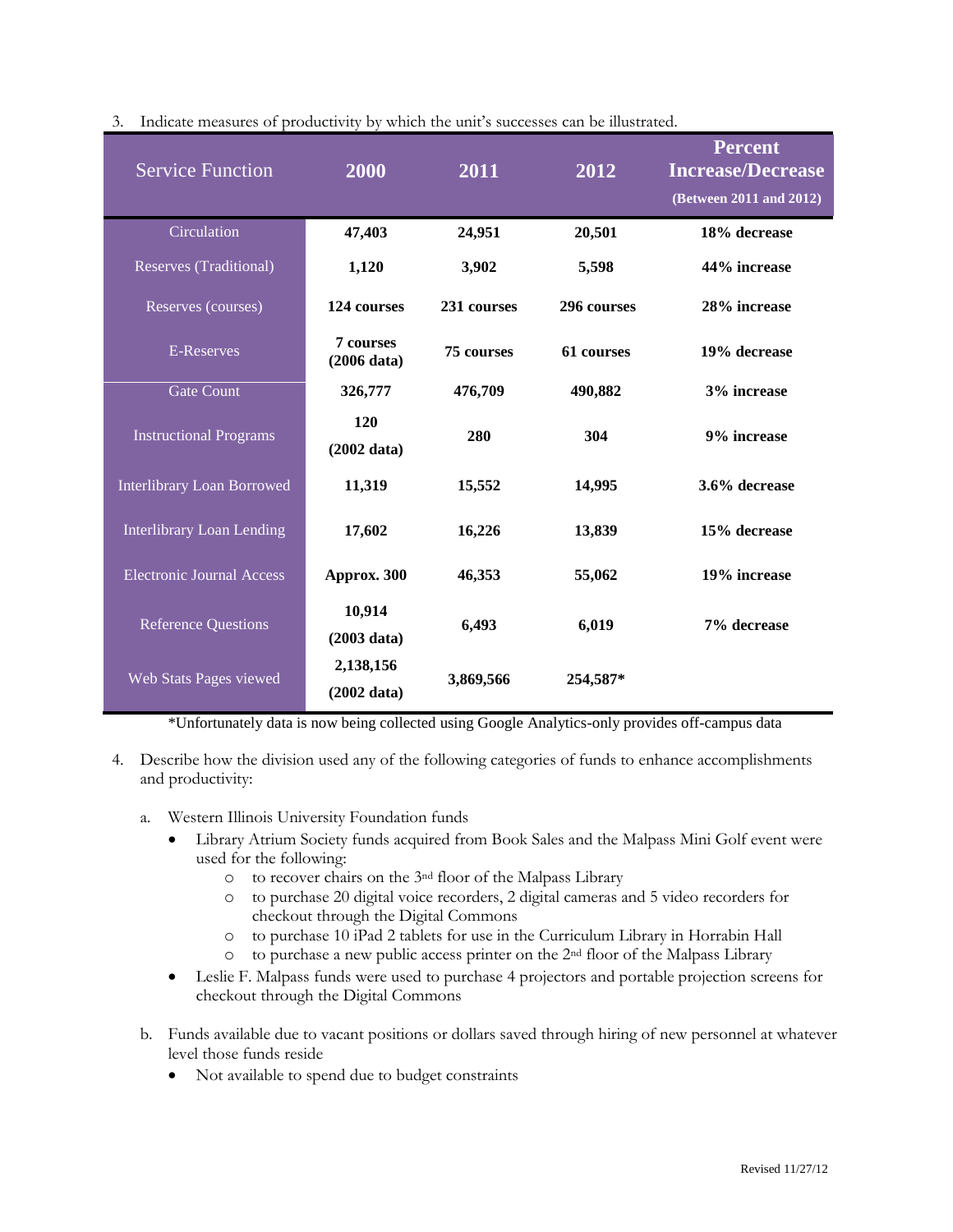- c. Grants, contracts, or local funds
	- none
- d. Internal Reallocations: For reallocations over \$20,000, identify the amount, area that was reallocated from, and the priority that funds supported
	- Funds were saved from Felix Chu's faculty position again this year as he serves as Interim Associate Dean for University Libraries (July 1, 2011 through June 30, 2013). There were no reallocations.
- e. Other fund sources

# **Budget Enhancement Outcomes for FY13**

For each budget enhancement received in FY13 complete an Accountability Report form (Attachment A). Be specific about approved productivity measures.

none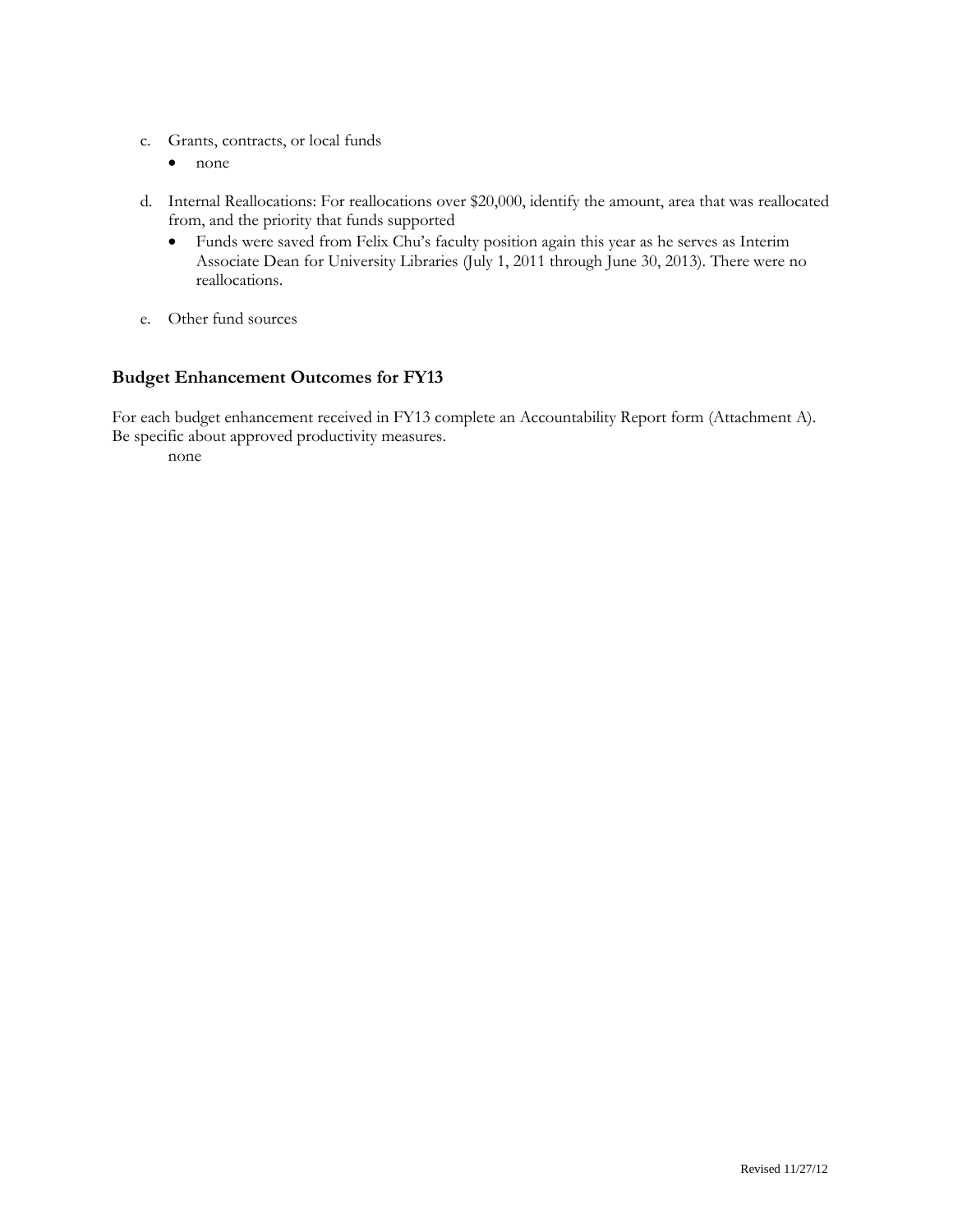# **BUDGET YEAR Fiscal Year 2014**

### **Major Objectives and Productivity Measures for FY14**

- 1. List the most important goals and objectives the division will pursue in FY14, and how these actions will be measured/assessed.
	- a. Enhanced Culture for Teaching and Learning
		- Continue our primary function of educating our student, staff, faculty and community users in as many ways as possible, those at a distance as well as those on the Macomb and Quad Cities campuses. Five library faculty will be participating in University 100 (Goal 2, Action 1) (longterm)
		- Add text reference as an additional way for students and faculty to request help, especially our users outside the library and off-campus. (We managed this during 2011, but lost this ability when we had to switch to a different provider of IM service in the fall.) (Goal 2, Action 5) (short-term)
		- Plan and employ strategy for creating stronger connections, and embeddedness between library instruction and department courses (Goal 2, Action 1) (long-term)
		- Continue to digitize the Laws of Illinois and expand our Digital Collections in order to enhance access for faculty, staff, and student researchers (Goal 2, Action 5) (long-term)
		- Continue with developing and maintaining our collection while working with a reduction in funding between \$68,000 and \$150,000 (Goal 2, Action 5) (long-term)
		- Investigate the purchase of popular e-books (Goal 2, Action 5) (short-term)
		- Continue to examine the relocation of archival materials from the first floor storage facility (Goal 2, Action 5) (mid-term)
		- Create a Streaming Music Recitals Archive of faculty and student music recitals (Goal 2, Action 5) (mid-term)
		- Update all outdated equipment: public area printers, computers in Reference East, Gov Pubs lab area, branch libraries, all employee computers, and laptops for checkout (Goal 2, Action 5) (short-term)
		- Promote the integration of technology in improving the quality of library reference, course-based and for-credit instruction and library programming (Goal 2, Action 5) (long-term)
	- b. Fiscal Responsibility and Accountability
		- Develop plans to establish a digital archive to preserve, disseminate and provide public access to scholarly information through our consortial relations to maximize use of materials and expenditures (Goal 2, Action 5) (mid-term)
		- Meet the WIU Libraries campaign goal of \$1.165 million by raising an additional \$471,195 (Goal 5, Action 3) (mid-term)
		- Host events to obtain external funds: work with Jeff Hancks to host WIU Archives fundraising event in Nauvoo; hold the 2nd annual Malpass Mini Golf event in the fall of 2013 (Goal 5, Action 3) (short-term)
		- Student workers: finish migration of training to Desire2Learn; create more diversity in student/staff employment (Goal 1, Action 6; Goal 1, Action 11) (short-term)
		- Assessment: continue gathering statistics for the Dean of Libraries; assess usage patterns across the hours of operation; assess training opportunities for staff development; and library support for academic program reviews/accreditation (Goal 2, Action 1) (long-term)
		- Continue with training for all library personnel (Goal 1, Action 14) (long-term)
		- Continue to update web display of database usage since 1998, WIU Libraries has regularly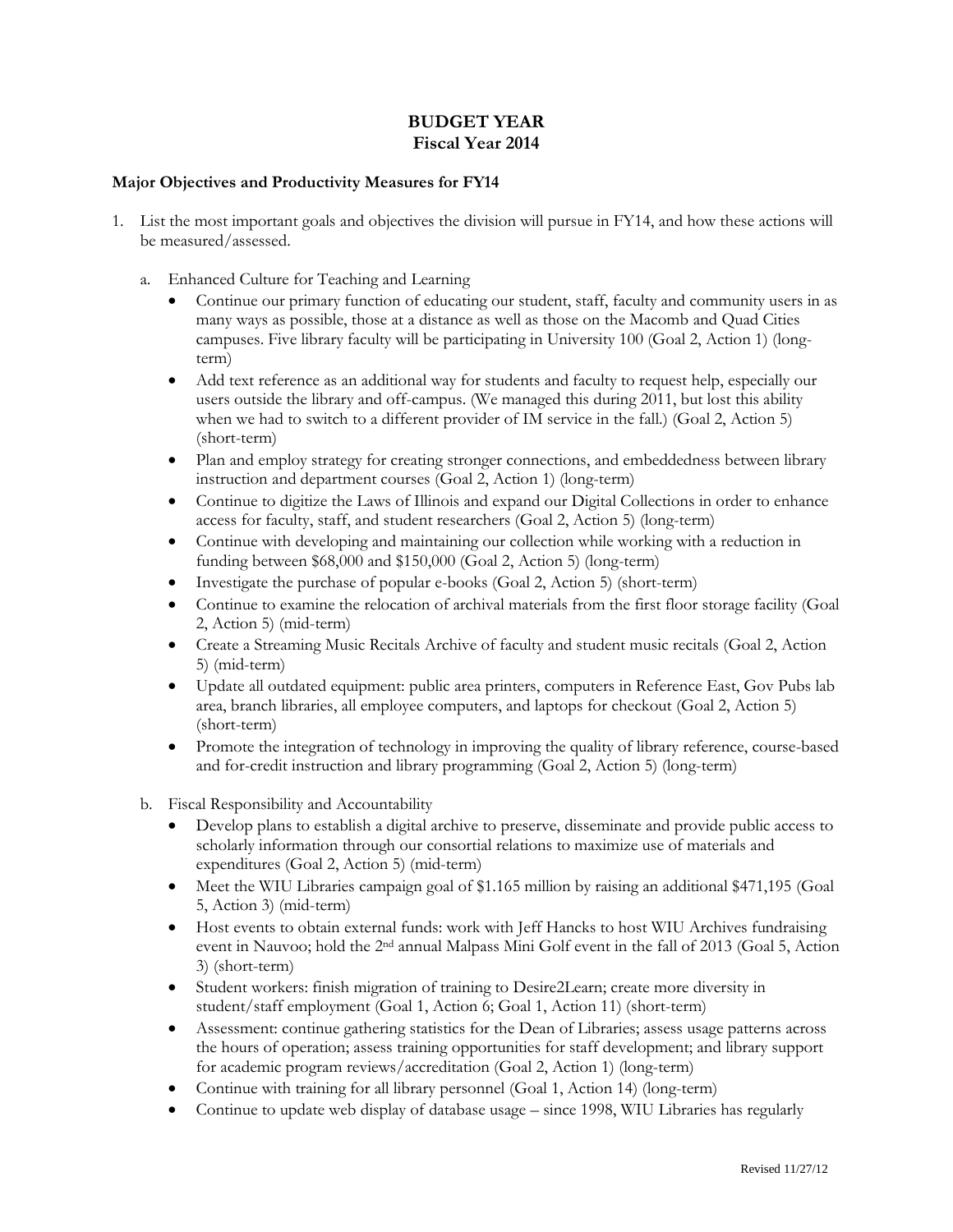compiled library database usage statistics across all databases and disciplines. We are working to update web usability and have the most up-to-date and accessible information. (Goal 2, Action 5) (long-term)

- Improve procedures and campus-wide compliance with the records management program (Goal 6, Action 3) (mid-term)
- c. Focus on Statewide Public Agenda and Performance Funding Initiatives
	- Provide Patent and Trademark outreach (Goal 2, Action 4) (long-term)
	- Create a Library Services video to be displayed prior to the start of library events (Goal 5, Action 1) (mid-term)
- d. Facilities Enhancement and Deferred Maintenance
	- Assist with the implementation of the 3<sup>rd</sup> floor wiring closet (with uTech) and updates to the 1<sup>st</sup> floor and possible 2nd floor egress for the Malpass Library (Goal 2, Action 5) (short-term)
	- Continue transition to the Riverfront Campus. With a projected move-in date of summer 2014, our main focus will be to weed the collection thoroughly before moving it. Additionally, there will be committee work with the design team. (Goal 1, Action 2) (mid-term)
	- Continue to work with university officials on upgrades/repairs to existing building issues (Goal 5, Action 4):
		- o West entrance doors replacement (including framework) due to salt damage
		- o Repair and/or replacement of public elevators (#71 has not been functioning since 2007)
		- $\circ$  Roof repair still having trouble with leaks on the 6<sup>th</sup> Floor in the CITR offices
		- o Replacement of missing ceiling tiles on 2nd floor (around 50 tiles)
		- o Replacement of floor coverings through the Malpass Library
- e. Technology Enhancement
	- Upgrade Voyager & Integrated Library System in collaboration with our CARLI consortium partners, WIU Libraries is expecting to migrate to the latest version of Voyager in 2013. The last major version of our current integrated library system, Voyager 7.0, was released in June 2008. (Goal 2, Action 5) (mid-term)
	- Enhance the Physical Sciences Library virtual space update web page, continue Blog, consider other forms of social networking. (Goal 2, Action 5) (long-term)
- 2. Of the objectives identified above, please indicate which are directly related to Strategic Plan action items.
- 3. For Strategic Plan action items noted above, indicate whether you intend to have the action completed in the short-term (next 12 months), mid-term (2-4 years), or long term (5+ years).

#### **Technology Goals and Objectives**

- 1. List the most important technological goals and objectives the division will pursue in FY14, and how these will be measured/assessed.
	- Secure permanent funding for a sustainable 4-year replacement cycle of technology including accompanying support services (e.g. more public workstations) (long-term) [Goal 2, Action 5] Depends on budgetary limitations
	- Continue enhancements to the library's website to improve marketing, functionality and access to resources and services (long-term) [Goal 2, Action 5] Anecdotal comments, survey results, and other indicators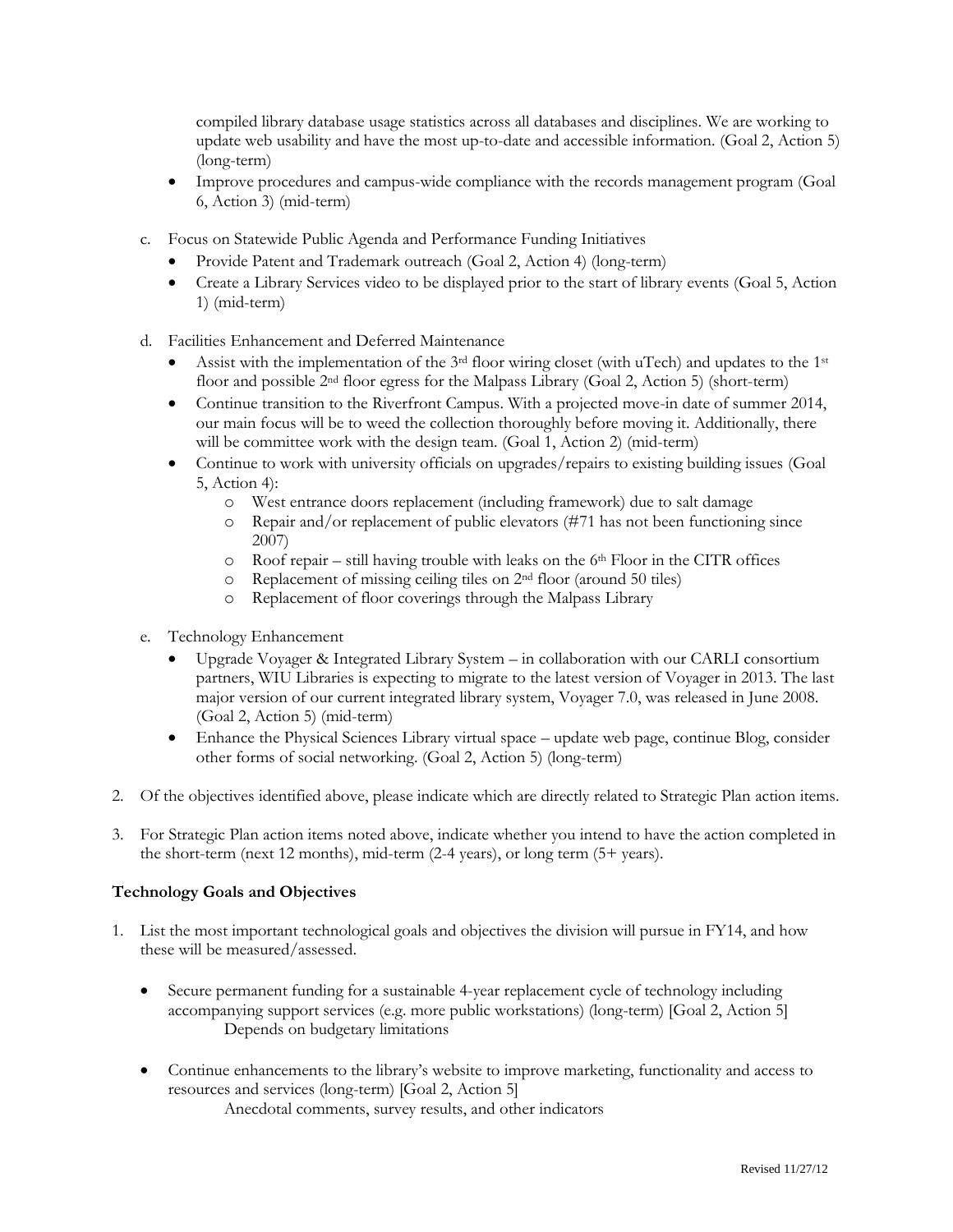- Explore and promote emerging technologies to enhance the delivery of information (e.g. mobile computing, social networking) (long-term) [Goal 2, Action 5] Dependent on meeting needs and comparative data from peer institutions
- Develop and support web-based databases, applications, gateways, resource guides and other technologies that integrate and provide access to library resources, services and information (shortterm) [Goal 2, Action 5]

Dependent on meeting needs and comparative data from peer institutions

- Enhance the access and use of library collections by digitizing selected print materials (e.g. Archives/Special Collections) (mid-term) [Goal 5, Action 3] Qualitative data from library users
- Utilize technology to eliminate redundancies in acquiring, processing and managing print and digital information (long-term) [Goal 2, Action 5] Indication from reports generated by various library systems
- Develop and maintain customized relational databases and interfaces, enhancing access to library collections and other electronic resources and services (long-term) [Goal 2, Action 5] Satisfaction of needs and qualitative data from library users
- 2. Describe how these objectives build upon goals in divisional and/or institutional strategic plans.
- 3. For each technology item, indicate whether you intend to have the action completed in the short-term (next 12 months), mid-term (2-4 years), or long term (5+ years).

#### **Internal Reallocations and Reorganizations**

1. What are planned FY14 reallocations or reorganizations, including the movement of positions, the upgrade of positions, the creation of new positions, or the reallocation of personnel or operating funds?

No reallocations and reorganizations are planned at this time – awaiting new Dean.

We are auditing several positions to support upgrading and retaining our staff. (Goal 1, Action 14)

A reduction to our collection (4.2% - \$63,680.40, 10% - \$151,620) of this size would decrease the support we can offer departments, academic programs, and faculty and student scholarship. (Goal 2, Action 1)

- 2. How do these reallocations and reorganizations further Strategic Plan goals and objectives?
- 3. Describe how all reallocations, permanent and temporary, will affect the unit's standard performance measures.

Decreases in collections will have a permanent effect on supporting academic program resources for faculty and students. (Goal 2, Action 5)

- 4. How are you planning to find new funds?
	- a. Describe divisional strategies to seek additional resources (e.g., grants, Foundation)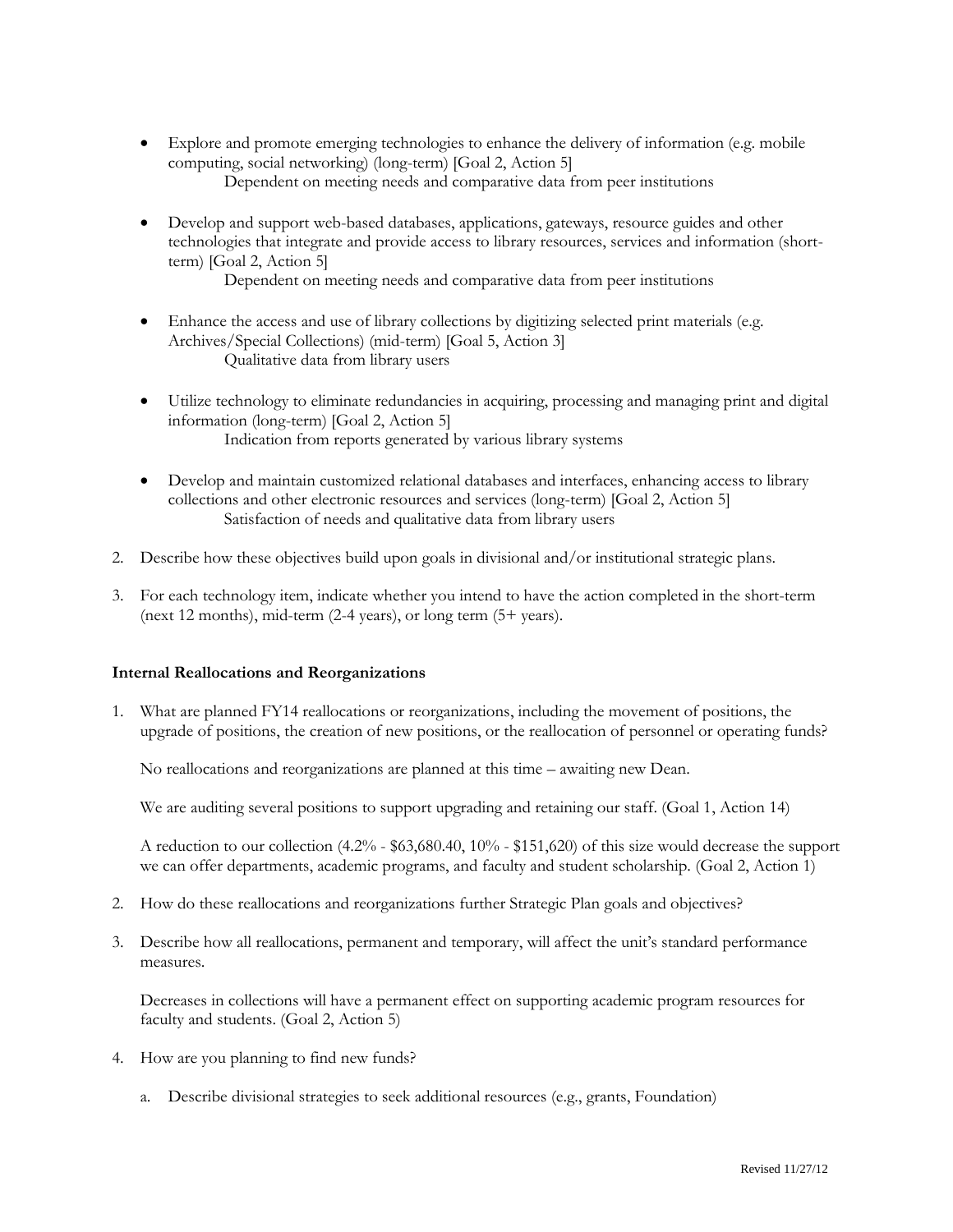WIU Libraries are critical to the university's mission and should continue to receive the majority of funding from central funds. While WIU Libraries will work to raise money and identify appropriate grants and foundation dollars, the Libraries' collection and services cannot depend on external funds. The Dean of Libraries works with its 33% development officer to identify resources. New fundraising initiatives, such as Malpass Mini-Golf, the University Libraries cookbook and the Mel & Judy Kerr event were put in place to not only raise money, but also to increase the donor base. The first-ever donor recognition ceremony was held on October 25, 2012 to recognize "Gardener" level donors in the Atrium Society, and University Libraries will continue to host several events (Art & Self-Perception, Icarian event in Nauvoo, etc.) to showcase itself and attract additional supporters. In addition, the annual fund mailing has been re-designed to target specific needs.

b. Provide an explanation of how additional resources would be used to enhance divisional objectives

Only a few months remain in the public phase for the Campaign for WIU. The focus remains on student support, faculty support, technology and information and capital improvements. WIU Libraries need resources for scholarships, digitization, compact shelving, information literacy curriculum, collection materials, aesthetic improvements (carpet, paintings) and special event/lecture space.

c. Summarize long-term external funding goals which extend beyond FY14

After the Campaign for WIU ends in 2013, the next phase of strategic funding initiatives will begin. The Dean of Libraries will continue to work with the 33% development officer on discovering new donors for WIU Libraries, while providing extraordinary stewardship to existing donors.

d. Develop indicators/benchmarks to track attainment of goals

The WIU Libraries' goal for this campaign is \$1.165 million. We have currently raised \$703,997.

5. What is the current status of the long-term funding goals established last year?

We are at  $60.43\%$  of our goal for the campaign.

# **Western Illinois University Quad Cities**

- 1. Briefly describe programs or course offerings in the Quad Cities and the current success of those programs in terms of majors, minors, enrollment/SCH production, and completability.
	- None
- 2. How many faculty do you currently have located in the Quad Cities? How many Macomb-based faculty deliver courses in the Quad Cities? How many adjuncts did you use last year to teach in the Quad Cities? Will you be requesting additional faculty/staff next year (explain)?
	- One faculty member is housed in the Quad Cities. Faculty members at the Macomb campus teach instructional sessions in the Quad Cities as needed. No adjuncts are used. No additional faculty/staff are being requested for FY14 but when the library moves into its new facility there will be need for additional staffing perhaps at both the administrative level and support staff.
- 3. Will you be asking for new programs or offerings in the Quad Cities next year? Will you be offering fewer programs or courses next year (if so, explain why)?
	- No new programs or offering will be requested for the Quad Cities and there will be no cuts to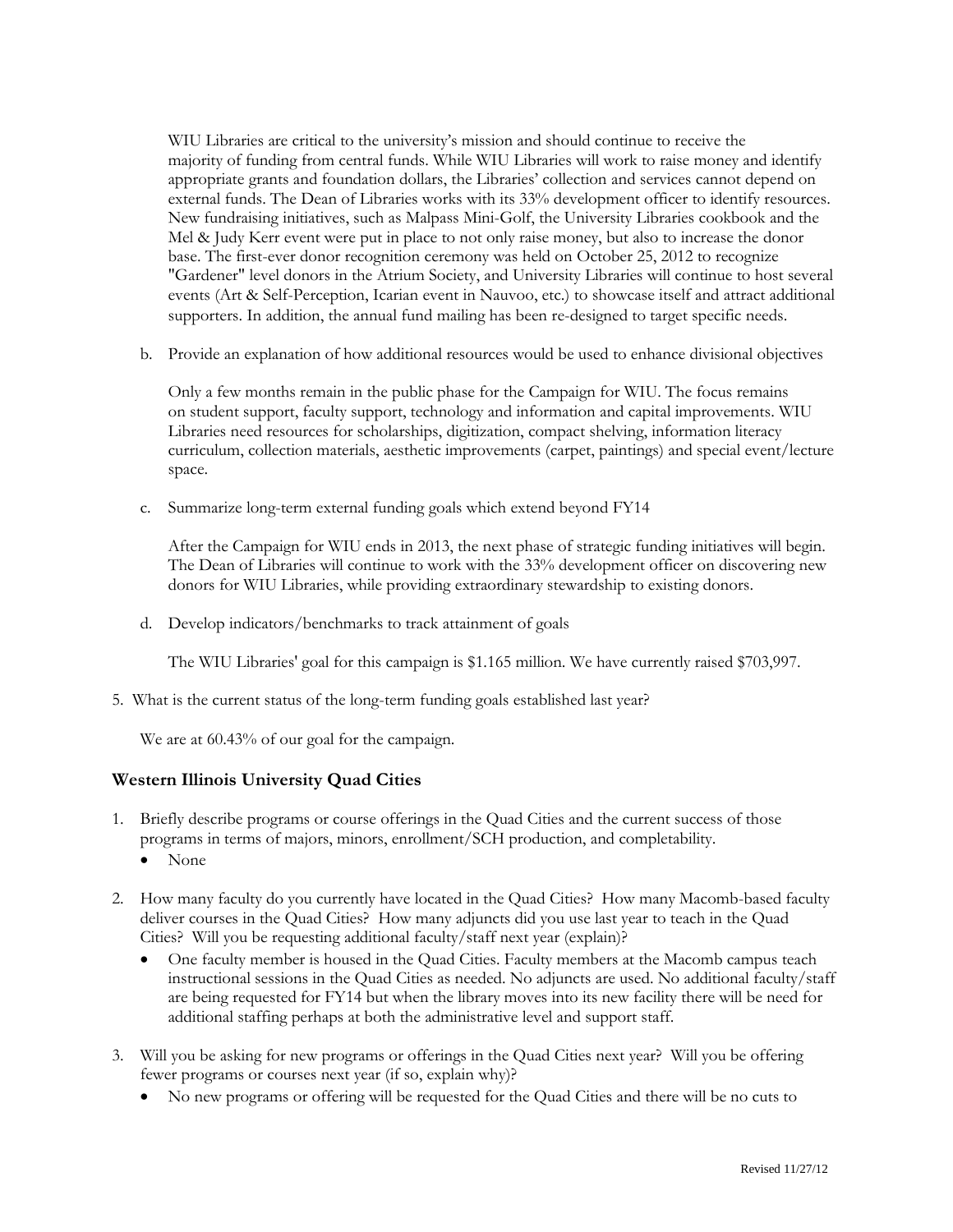programs offered.

- 4. Summarize your short-term (2-4 years) and long-term (5 years or more) plans for Quad Cities in your unit (if applicable).
	- Relocate to new library at the River Front Campus and develop new library services to support the new program offerings in the Quad Cities (short-term)
- 5. Explain additional resources (grants, foundation, etc.) derived from or located in the Quad Cities.
	- Seek continuing support for the Lebovitz Collections.

# **New Funding Requests**

1. New Academic Degree/Option/Certificate/Concentration Development Requests

Complete a Request for New Academic Degree/Option/Certificate/Concentration Development form (Attachment B) for each new degree, option, certificate, or concentration program to be submitted through the University curricular approval process in FY14, including enrollment projections and required resource requirements. Attach a copy of the feasibility study approved by the Provost.

2. New Operating/Base Resources Not Included in #1.

Complete an FY14 Budget Request form (Attachment C) for each new operating/base fund request not associated with new academic program development requests identified in #1 above. Also, please include any previous unfunded requests which remain as priorities.

3. Facilities Requests

Complete an FY14 Budget Request form (Attachment D) for each facility enhancement request over \$100,000.

# **Summary—New Fund Requests**

- 1. Identify, in priority order, requests for additional funding in a spreadsheet (Attachment E). Include all funds requested for new academic programs (#1), operating/base (#2), and facilities (#3).
- 2. On this spreadsheet, please be sure to indicate whether you are seeking one-time or continuous funding. If you are seeking continuous funding, identify whether it is for a period of years or a permanent base increase.

# **Scholarly/Professional Activities**

- 1. For the calendar year January 1, 2012, to December 31, 2012, provide the total number of scholarly/professional activities in your area for the following categories:
	- a. Book publications none
	- b. Chapter/monograph/refereed article publications four refereed article publications